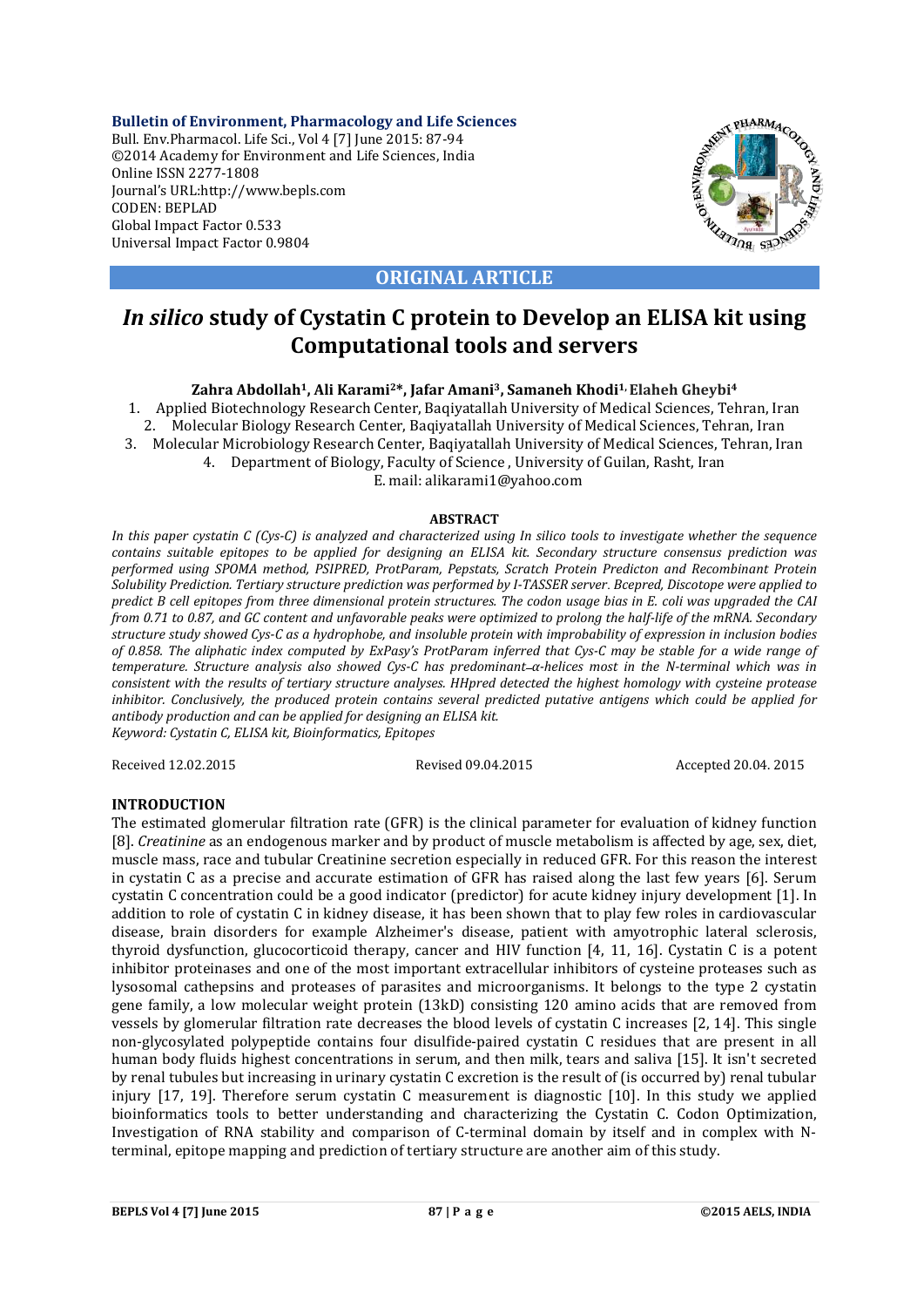## **METHODS**

## Sequences, databases and construct design

The nucleotide sequence encoding Cys C (NM\_000099.3) was obtained from the National Centre for Biotechnology Information (http://www.ncbi.nlm.nih.gov). The full length sequence was converted to FASTA format using the ReadSeQ sequence conversion server [7]. To optimize the chimeric gene, the in silico analysis was performed using an online optimization tool (http://www.genscript.com/index.html) and Kazusa codon usage database (http:// www.kazusa.or.jp/codon). The chimeric gene was designed for cloning and expression in *E. coli*. The chimeric gene was synthesized by BioMatick Molecular Biotech, Inc. (Canada). The program mfold (http://www.bioinfo.rpi.edu/applications/mfold) and CentroidFold (http://www.ncrna.org/centroidfold) were used to analyze the secondary structure of the gene mRNA [12]

## Secondary structure prediction

Secondary structure consensus prediction was performed using *SPOMA* method (Self-Optimized Prediction Method with Alignment), and PSIPRED [5]. The amino acid composition and the Hydrophobicity and Hydrophilicity analysis of amino acid sequence were fulfilled using the pepstats analysis tool and Protscale program, respectively [9, 13]. To predict the molecular weight, theoretical pI, amino acid composition, atomic composition, extinction coefficient, estimated half-life, instability index, aliphatic index and grand average of hydropathicity (GRAVY) ProtParam was used (http://web.expasy.org/protparam/). To predict the probability of inclusion body was studied by Pepstats. The solubility was predicted by Scratch Protein Predictor (http://scratch.proteomics.ics. uci.edu/) and Recombinant Protein Solubility Prediction (http://www.biotech.ou.edu/). Tertiary structure prediction

Structure prediction was performed by I-TASSER server and was uploaded to the Swiss-PdbViewer server to depict the tertiary structural illustrations [18]. HHpred at Max-plank Institute for Developmental Biology (http://toolkit.tuebingen.mpg.de/hhpred) were run to detect homolog domains. I-TASSER was run for prediction of 3D structure. The resulted PDB file was used for conformational Epitope mapping. The generated model was subjected to several repeated cycles of energy minimization using SPDBV software Model stability was evaluated using Ramachandran plot analysis.

## Prediction of B-cell epitopes

The amino acid sequence was analyzed using three web based B-cell epitope prediction algorithms; Bcepred (http:/ /www.imtech.res.in/raghava/bcepred/). Continuous B cell epitopes prediction methods based on physico-chemical properties on a non-redundant dataset, and the Discotope (http://www.cbs.dtu.dk/services/DiscoTope/ Server) for predicting discontinuous B cell epitopes from three dimensional protein structures. Briefly, chimeric proteins were analyzed first for continuous B-cell epitopes using Bcepred and then using the Discotope server to predict discontinuous B cell epitopes. Finally, we used the VaxiJen server to predict the immunogenicity of the whole antigen and its subunit vaccine [3].

## **RESULTS AND DISCUSSION**

Bioinformatics analysis of the wild type and optimized CTD sequences Rare codons in mRNA leads to a higher-order secondary structures which takes time to drive ribosome through the critical region, therefore, to have a high-level protein production biased codon usage can be applied and rare codons tRNAs that are rarely used in E coli host cell can be replaced, including AGG/AGA (arginine), CGG (arginine), AUA (isoleucine) CUA (leucine) CCC (proline), and GGA (glycine). The repeated sequences were also avoided.



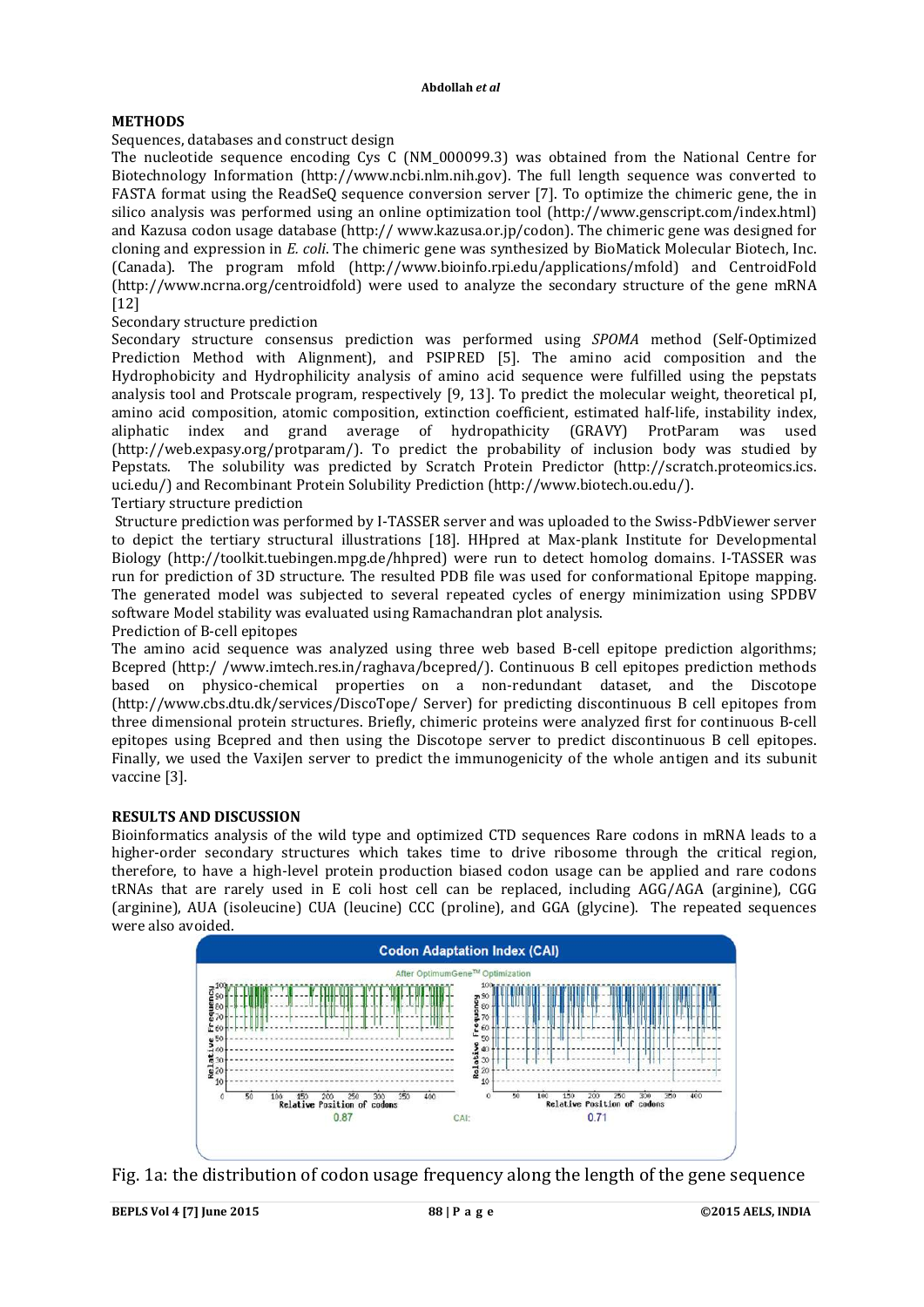





## Fig. 2: The ideal percentage range of GC content is between 30-70%

A wide variety of factors regulate and influence gene expression levels, and OptimumGeneTM algorithm takes into consideration as many of them as possible, producing the single gene that can reach the highest possible level of expression. In this case, the native gene employs tandem rare codons that can reduce the efficiency of translation or even disengage the translational machinery. The codon usage bias in *E. coli* is changed by upgrading the CAI from 0.71 to 0.87 (fig. 1a). A CAI od 1.0 is considered to be perfect in the desired expression organism and a CAI of>0.8 is regarded as good, in terms of high gene expression level. The percentage distribution of codons showed 67% of codon quality groups in the value of 91-100 which is set for codon with the highest usage frequency for a given amino acid in the E. coli (fig. 1b).

GC content and unfavorable peaks were optimized to prolong the half-life of the mRNA, and peaks of %GC content in a 60 bp window were removed (fig. 2). The Stem-Loop structures, which impact ribosomal binding and stability of mRNA, were broken. In addition, the optimization process has screened and successfully modified those negative cis-acting sites as listed in the introduction. Furthermore, *Bam*HI restriction enzyme site was added in 5' and *Hin*dIII restriction enzyme site was added in 3' site. No major difference between the synthetic gene and the original one was observed and their structures were compatible with each other.

# **mRNA structure predictions**

Mfold analysis showed a minimum free energy of -133.14 kcal/mol for secondary structure. The first nucleotides at the 5′ end did not have a long stable hairpin or pseudoknot. Predicted energy by Centroidfold server was -93.43 Kcal/mol (Fig. 3). The data showed the mRNA was stable enough for efficient translation in the new host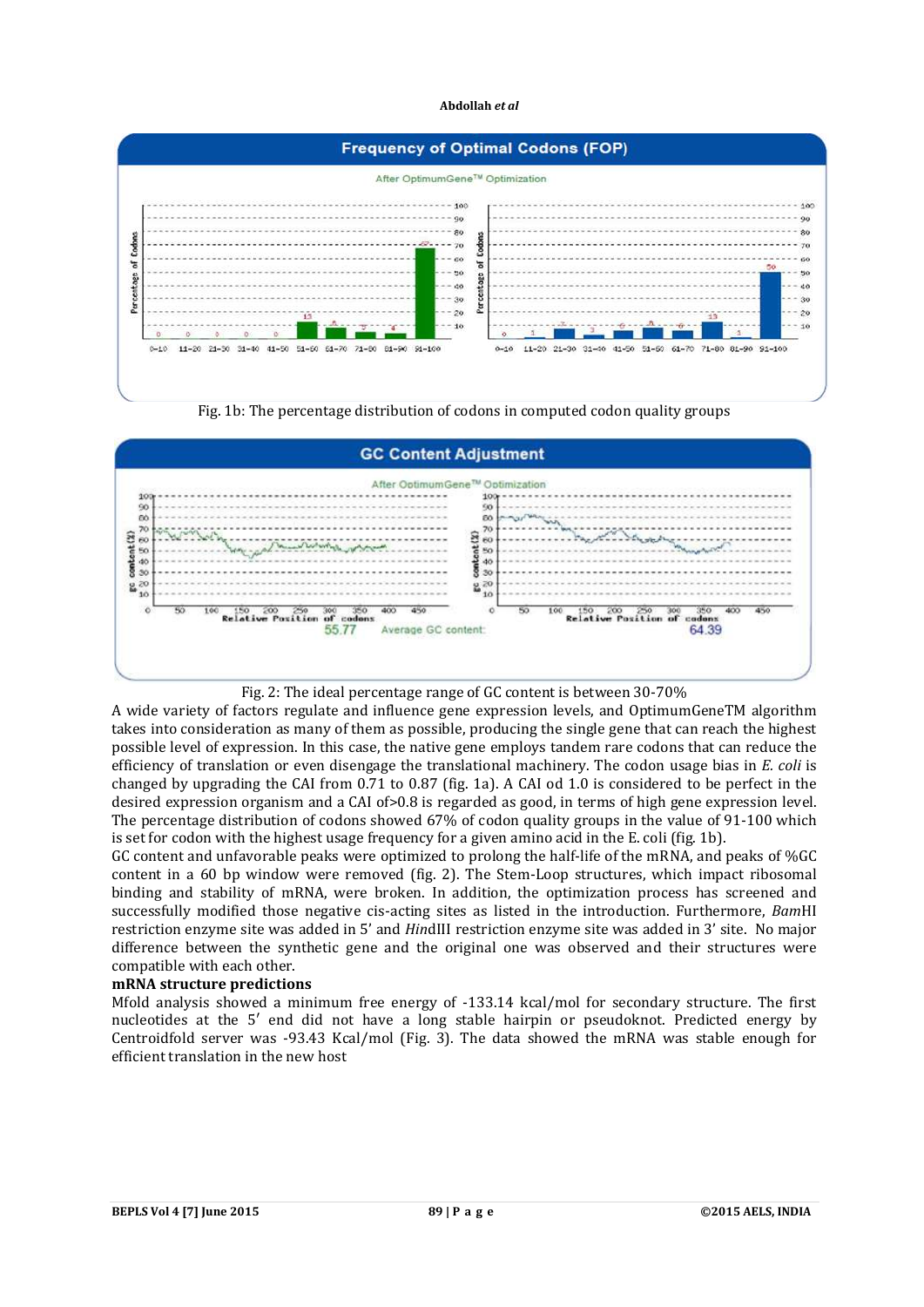

Fig. 3: Centroidfold server predicted mRNA structure with an energy of -93.43 Kcal/mol

# **Protein secondary structure prediction**

Protparam computes various physico-chemical properties that can be deduced from a protein sequence including the molecular weight (15.7992 kDa), theoretical pI (9.00), half-life (>10 h in E. coli), amino acid composition (20.3% Ala, 29.1% Cys, 28.3% Gly, 22.3% Thr), atomic composition ( $C_{698}H_{1115}N_{199}O_{203}S_8$ ), estimated half-life (>10h in e. coli), instability index (49.00), aliphatic index (84.25) and grand average of hydropathicity (GRAVY: -.112).consequently, Expasy's ProtParam classifies the Cys C as an unstable protein. The RPSP and SPP showed a 0.0 percent chance of solubility when overexpressed in *E. coli.* Total number of negatively and positively charged residues was also computed 5.5. Improbability of expression in inclusion bodies was also defined as 0.878 by Pepstats. The profile produced by Kyte & Doolittle amino acid scale by Pepstats and ProtScale calculates statistic also confirmed the hydrophobicity (Fig. 4).

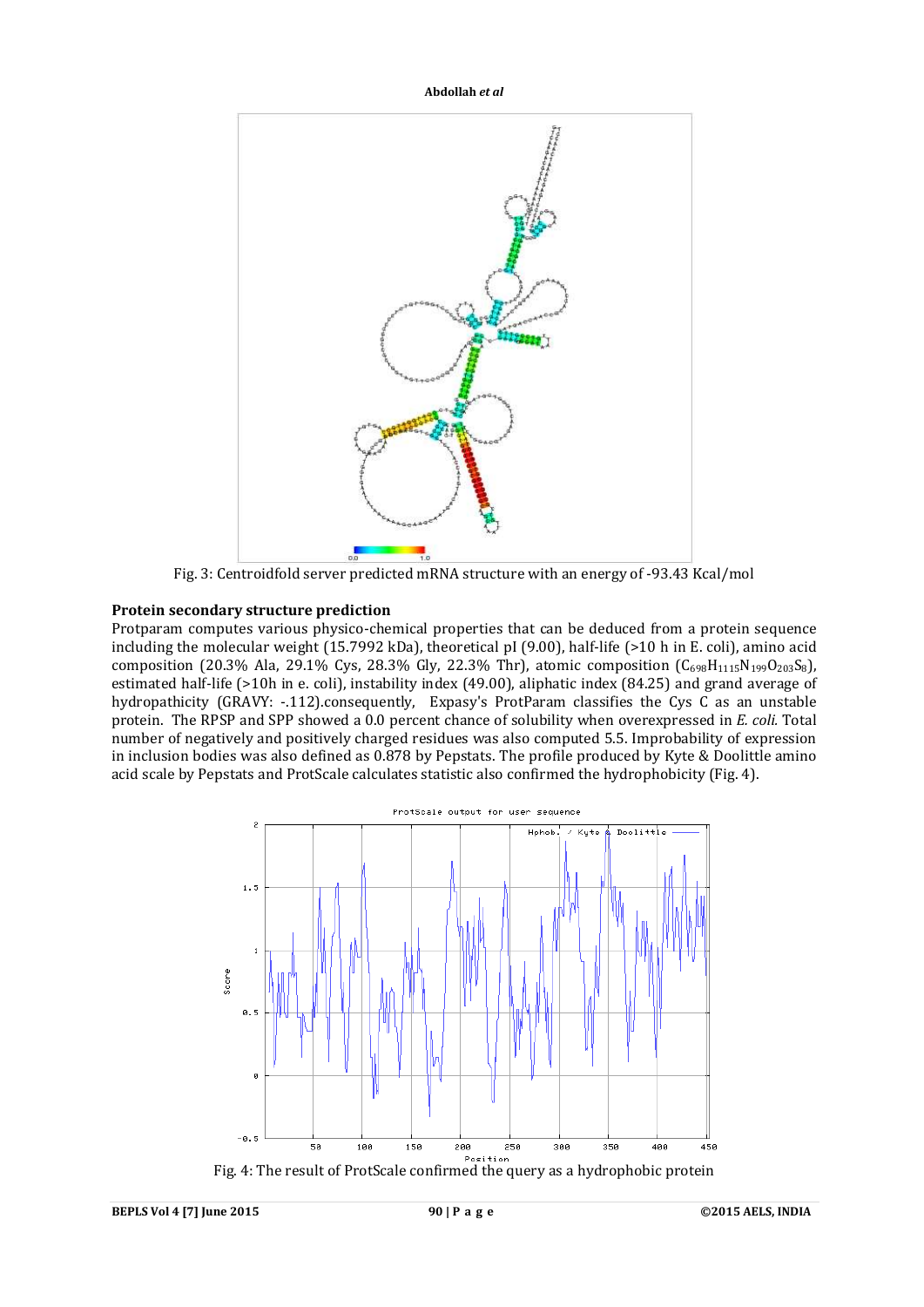The total amino acid sequence length was 146, with an Alpha helix (Hh) motif accounting for 58 amino acids or about 39.73% of the protein. An extended strand (Ee) motif was 24 amino acids in length accounting for 16.44% , a Beta turn (Tt) motif of 9 amino acids represented 6.16% and a random coil (Cc) motif of 55 amino acids accounted for 37.67%. There were no 310 helix (Gg), Pi helix (Ii), Beta bridge (Bb), Bend region (Ss), Ambigous states or other states (fig. 5). The parameters were window width of 17 with a similarity threshold of 8 and number of states of 4.



Fig. 5: Significant improvement in protein secondary structure prediction by consensus prediction from multiple alignments (SOPMA), Graphical results for secondary structure prediction of chimeric protein. Extended strand: purple, Coil: red, Helix: blue.

## **Tertiary structure prediction**

I-TASSER ab initio online software was used to draw the tertiary structural illustrations with Swiss-PdbViewer and DS Visualizer in order to determine the final structure of the protein (Fig. 6a). The quality of predicted models was evaluated by C-score which is calculated based on the significance of threading template alignments and the convergence parameters of the structure assembly simulations. C-score is typically in the range of [-5, 2], where a C score of higher value signifies a model with a high confidence and vice-versa. The model with the maximum C-score of -0.98 with estimated TM-score of 0.59±0.14 and estimated RMSD of  $6.8\pm4.0\text{\AA}$  obtained. The results showed several  $\alpha$ -helices most in the N-terminal, which is in consistent with the results of our secondary structure analyses (Fgure 6b).



Fig. 6a: In silico 3-Dimensional Structure of Cys Cby Swiss-PdbViewer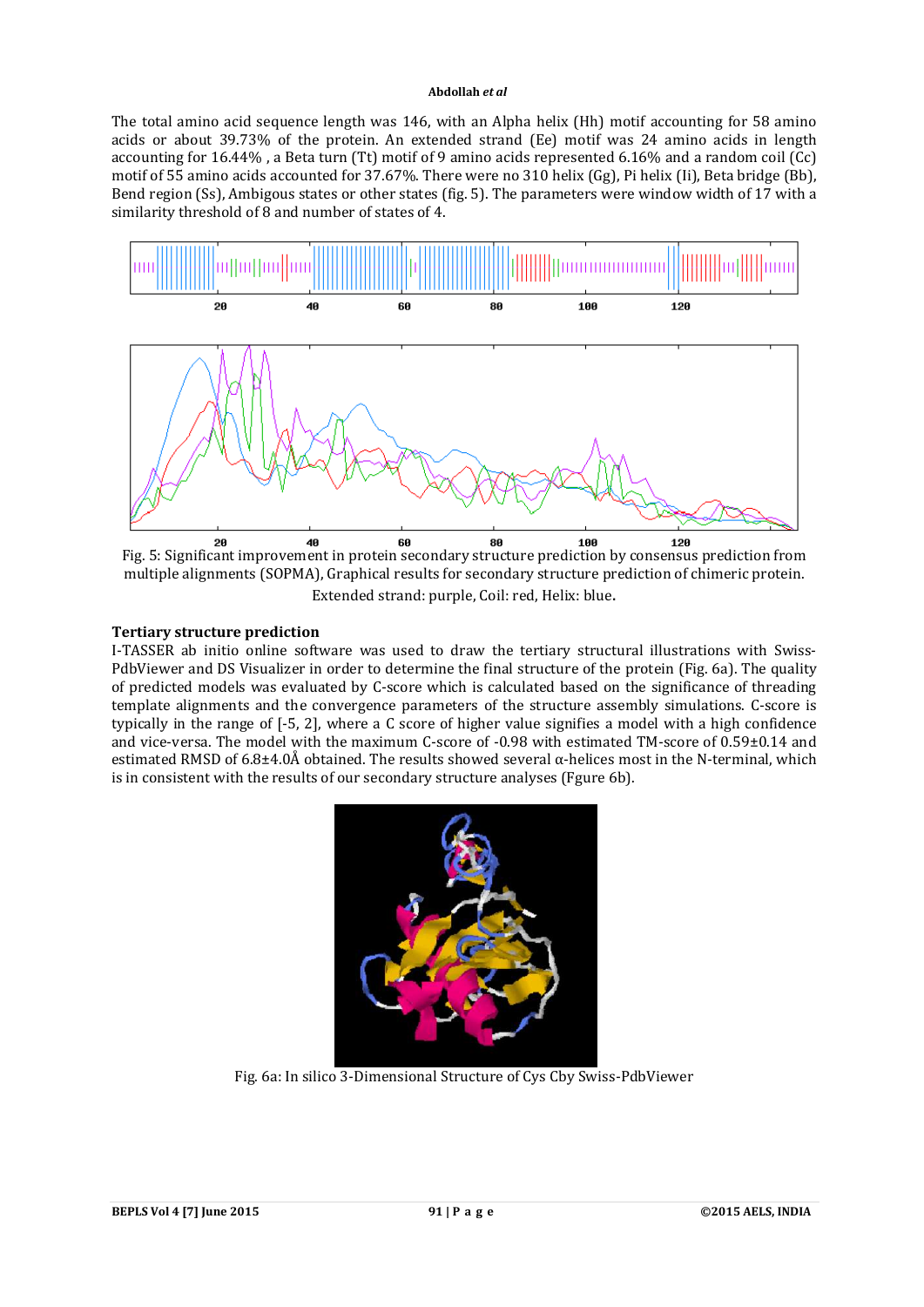

Fig. 6b: Several α-helices and Beta strands are shown in the N-terminal and C-terminal, respectively.

The highest homology was detected with cysteine protease inhibitor (3gax\_A) with E-value of 4.6e-36 and Score of 208.58 (Fig. 7).



HHpred detected hits to coiled coil-containing proteins. The highest homology was detected with cysteine protease inhibitor.

## **Prediction of B-cell epitopes**

B-cell epitope analysis theoretically indicates that the DNA fragment involving the predicted putative antigens could be applied for antibody production. We evaluated the performance of existing linear B-cell epitope in the sequence using prediction methods based on physico-chemical properties such as Hydrophilicity method, Accessibility method, Antigenicity method, Flexibility method and secondary structure analysis on a non-redundant dataset (table 1). To obtain a more sufficient epitope and confirm the data, ABCpredis was used to predict linear B cell epitope with threshold setting of 0.51 and are ranked according to their score obtained by trained recurrent neural network (Table 2). All the peptides shown here are above the threshold value chosen. Prediction Servers predicted that overall Prediction for the Antigen by Discotope server was 0.6512 which means the sequence is probably antigen. The threshold for this model was 0.4.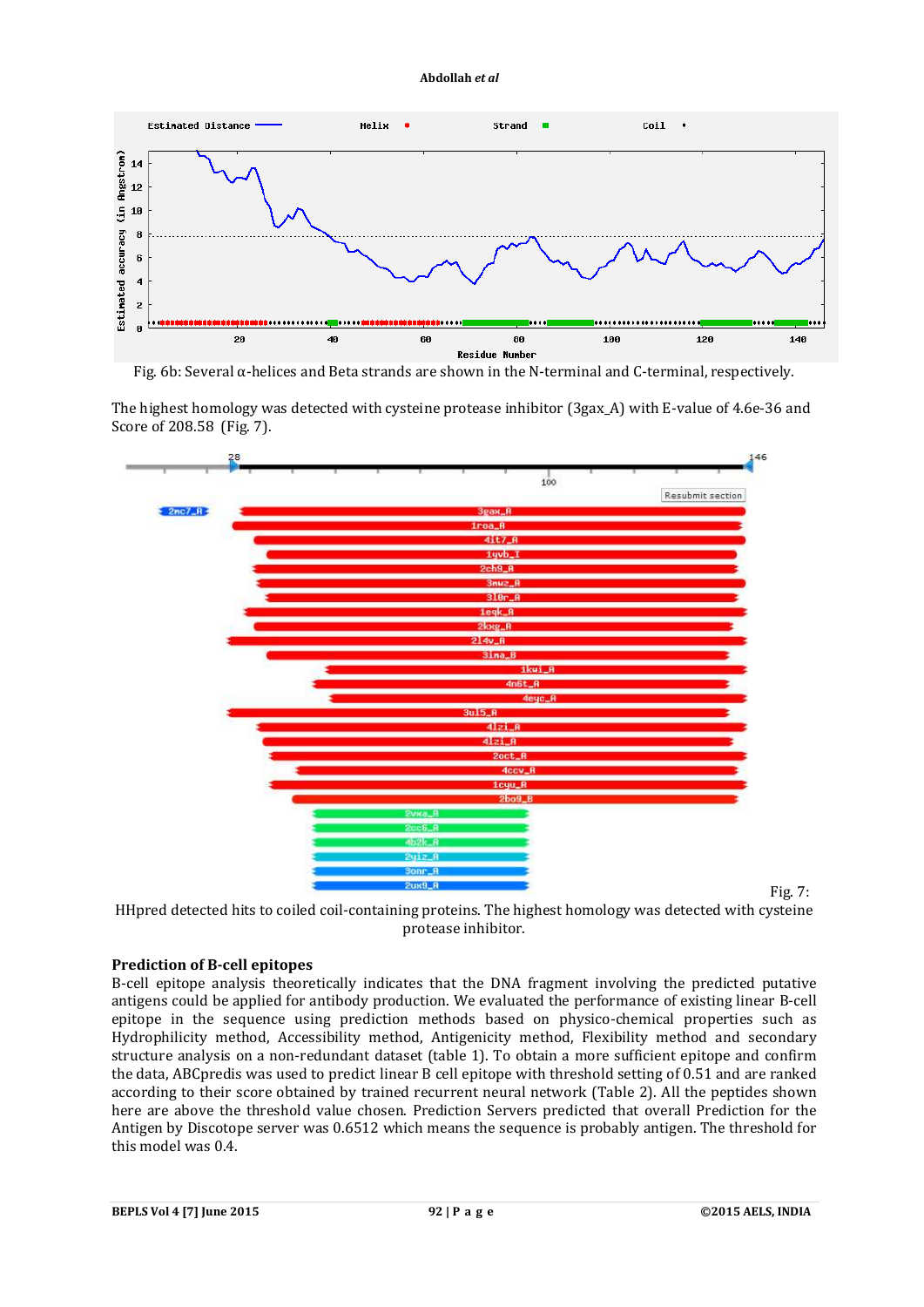Table 1: comparision of Linear B cell epitope based on single characters including hydrophilicity, Flexibility, antigenicity and exposed surface

| Hydrophilicity                                            | SPAAGSSPGKP, DASVEEEGVRR, GEYNKASNDM, GRTTCTKTOPN, SKSTCODA |  |  |
|-----------------------------------------------------------|-------------------------------------------------------------|--|--|
| Flexibility                                               | SPAAGSSPGKP, SVEEEGV, GEYNKAS, GTMTLSKST                    |  |  |
| Exposed surface                                           | <b>DOPHLKRKA</b>                                            |  |  |
| <b>VNYFLDVE, CPFHDOP, FCSFOIY</b><br>Antigenic Propensity |                                                             |  |  |

#### Table 2: The predicted B cell epitopes by ABCpredis

| Rank | Sequence                | Start position | Score |
|------|-------------------------|----------------|-------|
|      | GRTTCTKTQPNLDNCP        | 95             | 0.93  |
| 2    | PFHDQPHLKRKAFCSF        | 110            | 0.86  |
| 3    | <b>DASVEEEGVRRALDFA</b> | 41             | 0.84  |
| 4    | EGVRRALDFAVGEYNK        | 47             | 0.82  |
| 5    | AVPWQGTMTLSKSTCQ        | 129            | 0.81  |
| 6    | LQVVRARKQIVAGVNY        | 73             | 0.80  |
| 7    | SSPGKPPRLVGGPMDA        | 27             | 0.79  |
| 8    | AGPLRAPLLLLAILAV        | 2              | 0.78  |
| 8    | HLKRKAFCSFOIYAVP        | 116            | 0.78  |
| 9    | GEYNKASNDMYHSRAL        | 58             | 0.67  |
| 10   | MYHSRALQVVRARKQI        | 67             | 0.65  |
| 10   | <b>ILAVALAVSPAAGSSP</b> | 14             | 0.65  |
| 10   | <b>OPNLDNCPFHDOPHLK</b> | 103            | 0.65  |

#### **CONCLUSION**

Bioinformatics tools may provide a valuable addition to traditional experimental methods in developing applicable protein production. The findings from the in silico study of Cystatin C protein were informative for the development of an ELISA kit for diagnosis of some of disorders especially renal disfunction. In conclusion, this is among the very few reports mapping the *Cystatin C* epitopes for designing an ELISA kit.

## **ACKNOWLEDGMENTS**

The authors would like to thank all colleagues in the Applied Biotechnology Research Center of Baqiyatallah Medical Sciences University for their Kind Contributions to this research.

#### **CONFLICT OF INTEREST DECLEARTION**

No conflict of interest

#### **REFERENCES**

- 1. Aaron, K. J.,Kempf, M. C..,Christenson, R. H..,Wilson, C. M..,Muntner, P.&Shrestha, S. (2012). Prevalence of proteinuria and elevated serum cystatin C among HIV-Infected Adolescents in the Reaching for Excellence in Adolescent Care and Health (REACH) study. J Acquir Immune Defic Syndr. 61(4):499-506.
- 2. Dharnidharka, V. R..,Kwon, C.&Stevens, G. (2002). Serum cystatin C is superior to serum creatinine as a marker of kidney function: a meta-analysis. American Journal of Kidney Diseases. 40(2):221-226.
- 3. Doytchinova, I. A.&Flower, D. R. (2007). VaxiJen: a server for prediction of protective antigens, tumour antigens and subunit vaccines. BMC Bioinformatics. 8(4.
- 4. Gauthier, S.,Kaur, G..,Mi, W..,Tizon, B.&Levy, E. (2011). Protective mechanisms by cystatin C in neurodegenerative diseases. Front Biosci (Schol Ed). 3(541-54.
- 5. Geourjon, C.&Deleage, G. (1995). SOPMA: significant improvements in protein secondary structure prediction by consensus prediction from multiple alignments. Comput Appl Biosci. 11(6):681-4.
- 6. Ghys, L.,Paepe, D..,Smets, P..,Lefebvre, H..,Delanghe, J.&Daminet, S. (2014). Cystatin C: a new renal marker and its potential use in small animal medicine. J Vet Intern Med. 28(4):1152-64.
- 7. Gilbert, D. (2003). Sequence file format conversion with command-line readseq. Current protocols in bioinformatics/editoral board, Andreas D. Baxevanis...[et al.]. Appendix 1E.
- 8. Iwasaki, M.,Taylor, G. W.,Sato, M.,Nakamura, K..,Yoshihara, A.&Miyazaki, H. (2014). Cystatin C-based estimated glomerular filtration rate and periodontitis. Gerodontology.
- 9. Kyte, J.&Doolittle, R. F. (1982). A simple method for displaying the hydropathic character of a protein. Journal of Molecular Biology. 157(1):105-132.
- 10. Newman, D. J..,Thakkar, H.,Edwards, R. G..,Wilkie, M..,White, T..,Grubb, A. O.&Price, C. P. (1995). Serum cystatin C measured by automated immunoassay: a more sensitive marker of changes in GFR than serum creatinine. Kidney Int. 47(1):312-8.